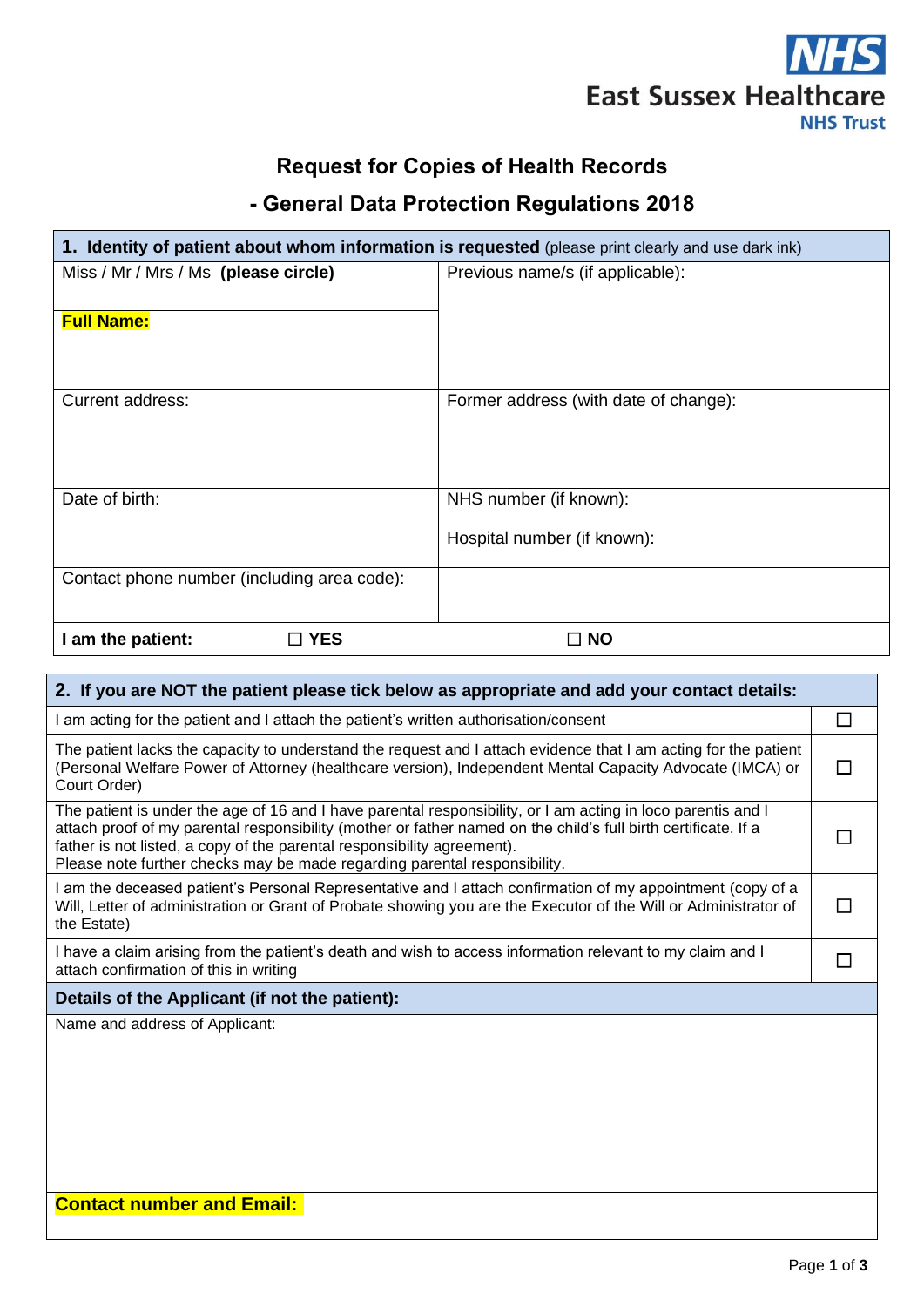

The information will be provided free of charge, and will be provided within one calendar month of receipt of the request. If the request is complex or numerous then an extension of a further one month may be required. You will be informed of such an extension within one month. If a request is considered to be manifestly unfounded or excessive, particularly if it is repetitive then the request may be refused or a reasonable fee will be charged to cover the administrative cost of providing the information. If the request is refused an explanation will be given and you will have the right to complain to the supervisory authority.

#### **3. Records Required**

**Health records** will be shared with you online, you will receive an email inviting you to register an account with the subject access request portal.

**Radiology** will be provided by email using a secure file transfer platform. You will receive an email from [MFT@ams-mft.com](mailto:MFT@ams-mft.com)

| <b>Please tick boxes you require:-</b> |  |  |
|----------------------------------------|--|--|
| Health Records:                        |  |  |
| Radiology Images and reports:          |  |  |
| Radiology Reports only:<br>(no images) |  |  |

Please provide the email address you wish the health records and/or Radiology to be sent to:

**You will need to download the health records and/or radiology images within 30 days of receiving the email as for security reasons they will no longer be accessible after this time.**

#### **It is not possible to download the radiology images to tablets, iPads and mobile devices, the images can only be downloaded to a computer/Laptop.**

To help the NHS save time and resources, it would be helpful if you could provide details below, informing us of periods and parts of your health records you require along with details which you may feel have relevance i.e. consultant name, location, written diagnosis and reports etc. Please use the space below to document and continue on another page if necessary.

#### **Dates and types of records requested:**